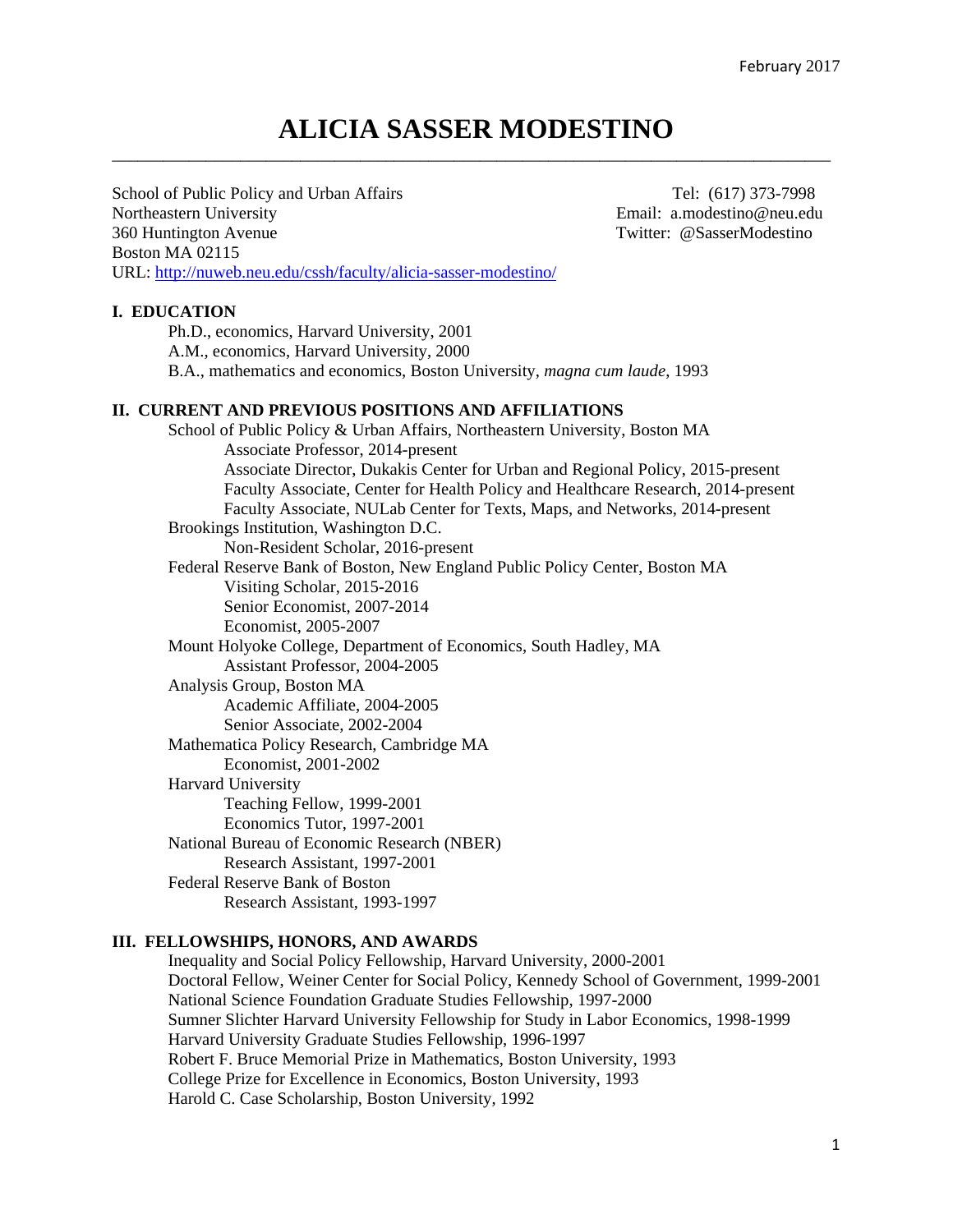### **IV. PUBLICATIONS**

#### **A. Peer Reviewed Publications**

"Downskilling: Changes in Employer Skill Requirements Over the Business Cycle." with Daniel Shoag and Joshua Ballance, *Labour Economics,* (2016 vol. 41, pages 333-347).

"The Importance of Middle-Skill Jobs." *Issues in Science and Technology*. National Academies of Sciences, Engineering and Medicine, (2016, Fall, pp. 41-6).

"Are Americans Locked into Their Houses? The Impact of Housing Market Conditions on State-to-State Migration" with Julia Dennett. *Regional Science and Urban Economics*, (2013, vol. 43, issue 2, pages 322-337).

"Mismatch in the Labor Market: The Supply and Demand for Middle-Skill Workers in New England." *The New England Journal of Higher Education*, (February 8, 2011)

"Voting with Their Feet? Local economic conditions and state migration patterns," *Regional Science and Urban Economics*, vol. 40, issue 2-3, pp. 122-135 (2010).

"The Future of the Skilled Labor Force." *The New England Journal of Higher Education*, vol. XXIII, No. 3, pp.15-18 (2009).

"The Value Of Antihypertensive Drugs: A Perspective On Medical Innovation," with David M. Cutler, Genia Long, Ernst R. Berndt, Jimmy Royer, Andrée-Anne Fournier, and Pierre Cremieux. *Health Affairs*, vol. 26, no. 1: 97-110 (2007).

"Gender Differences in Physician Pay: Tradeoffs Between Career and Family." *Journal of Human Resources*, vol. 40, no. 2 (2005).

"Assessing the Economic Impact of Chronic Conditions in Post-Menopausal Women," with Maida Taylor, Howard Birnbaum, Michael Schoenfeld, Emily Oster, and Matthew Rousculp. *Expert Opinion on Pharmacotherapy,* vol. 6, no. 11: 1803-1814 (2005).

"Economic Burden of Osteoporosis, Breast Cancer, and Cardiovascular Disease Among Postmenopausal Women in an Employed Population," with Matthew Rousculp, Howard Birnbaum, Emily Oster, Edward Lufkin, and David Mallet. *Women's Health Issues*, vol. 15, no. 3: 97-108, (2005).

"POS1 Using a Budget Impact Model to Predict First-Year Use of a New Osteoporosis Therapy," with Matthew Rousculp, Howard Birnbaum, Erick Moyneur, Eric Wu, and R Marcus. *Value in Health*, vol. 8, no. 3, pp. 408 (2005).

"Health Care Costs of Osteoporosis, Breast Cancer and Cardiovascular Disease in Postmenopausal Women," with Matthew Rousculp, Howard Birnbaum, Emily Oster, Edward Lufkin, and David Mallet. *Menopause – The Journal of the North American Menopause Society*, vol. 10, no. 6, pp 601 (2003).

"Economic Burden of Osteoporosis Among Women," with Matthew Rousculp, Howard Birnbaum, Emily Oster, Edward Lufkin, and David Mallet. *Journal of Bone and Mineral Research,* vol. 18, pp. S271 (2003).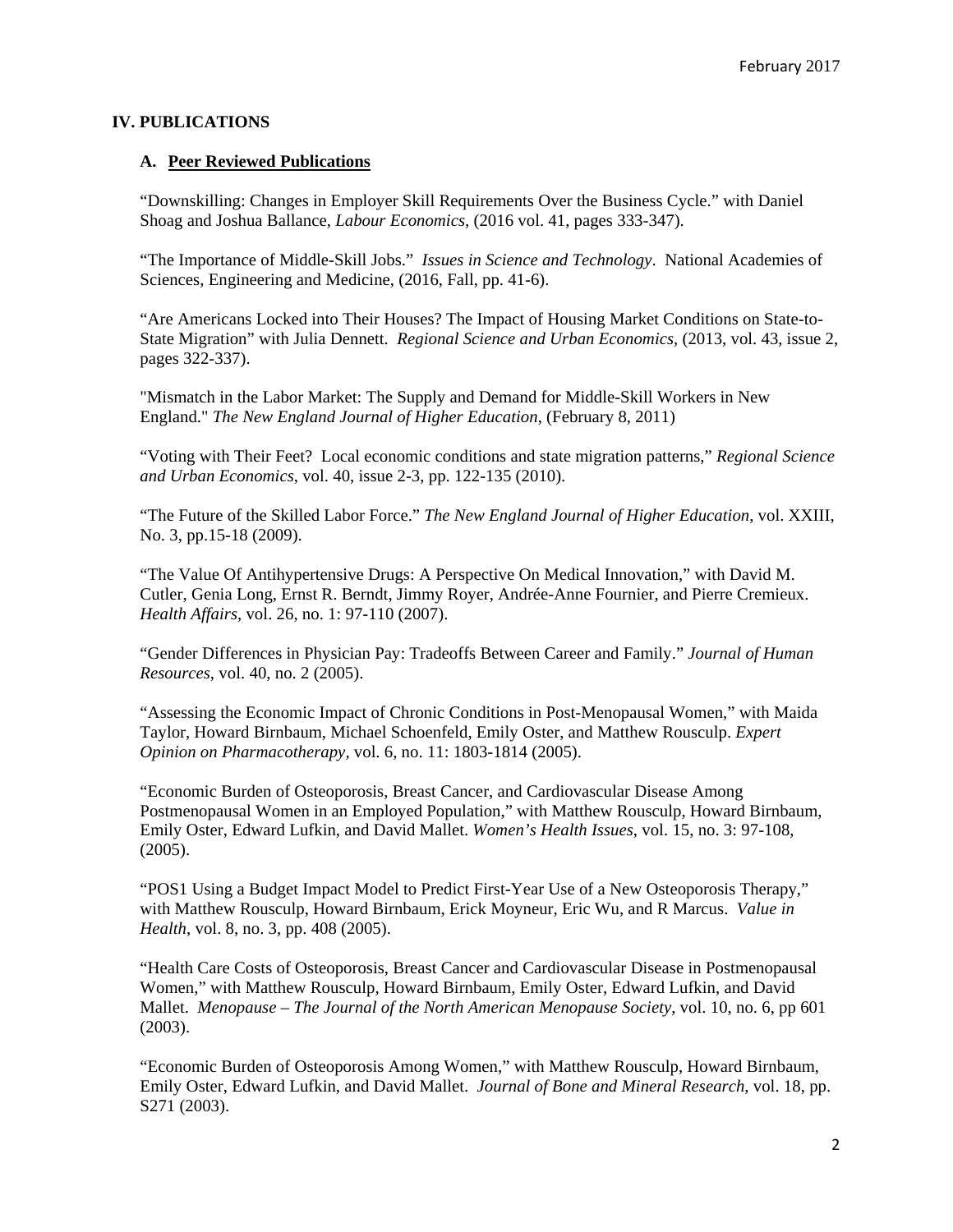"PWM7: Economic Burden of Osteoporosis, Breast Cancer, and Cardiovascular Disease Among Women," with Howard Birnbaum, Emily Oster, and Matthew Rousculp. *Value in Health*, vol. 6, no. 3, pp. 378 (2003).

# **B. Papers Under Review and Published Working Papers**

"Upskilling: Do Employers Demand Greater Skill When Workers Are Plentiful?" Federal Reserve Bank of Boston, Working Paper No. 14-17 (2014), (with Daniel Shoag and Joshua Ballance), Revise and Resubmit, *Review of Economics and Statistics* (December 2016).

"Downskilling: Changes in Employer Skill Requirements Over the Business Cycle." Federal Reserve Bank of Boston, Working Paper No. 16-7 (2016), (with Daniel Shoag and Joshua Ballance).

"The Impact of Managed Care on the Gender Earnings Gap Among Physicians." Federal Reserve Bank of Boston, Research Department Working Paper 13-1 (2013), revised 2016 and submitted to *Journal of Health Economics* (still under review).

"Are American Homeowners Locked into Their Houses? The Impact of Housing Market Conditions on State-to-State Migration." with Julia Dennett. Federal Reserve Bank of Boston, Research Department Working Paper 12-1 (2012).

"Voting with their Feet? Local Economic Conditions and Migration Trends in New England", New England Public Policy Center, Federal Reserve Bank of Boston, Working Paper no. 09-1, (2009).

"The Impact of Antihypertensive Drugs on the Number and Risk of Death, Stroke and Myocardial Infarction in the United States," with Genia Long, David Cutler, Ernst R. Berndt, Jimmy Royer, Andrée-Anne Fournier, Pierre Cremieux. NBER Working Paper wp12096, (2006).

# **C. Work in Progress**

#### Employer Skill Requirements:

"No Longer Qualified? Changes in the Supply and Demand for Skills within Occupations." with Mary Burke and Shahriar Sadighi. First Draft: December 2016.

"Measuring Labor Demand Using Online Job Posting Data." with Shahriar Sadighi, no draft yet.

 "Is American Getting Smaller? The Relationship Between Labor Market Information and Migration Across Metropolitan Areas." with Chris Foote, no draft yet.

#### Youth Employment:

"How Do Summer Youth Employment Programs Improve Outcomes and for Whom? Initial Results from a Pilot Survey." with Walter McHugh. First draft: October 2016, Presented at APPAM November 2016.

"How Do Summer Youth Employment Programs Reduce Crime?" with James Huessey. First Draft: December 2016.

"How Do Summer Youth Employment Programs Improve Academic Outcomes?" with Rachel Sederberg, no draft yet.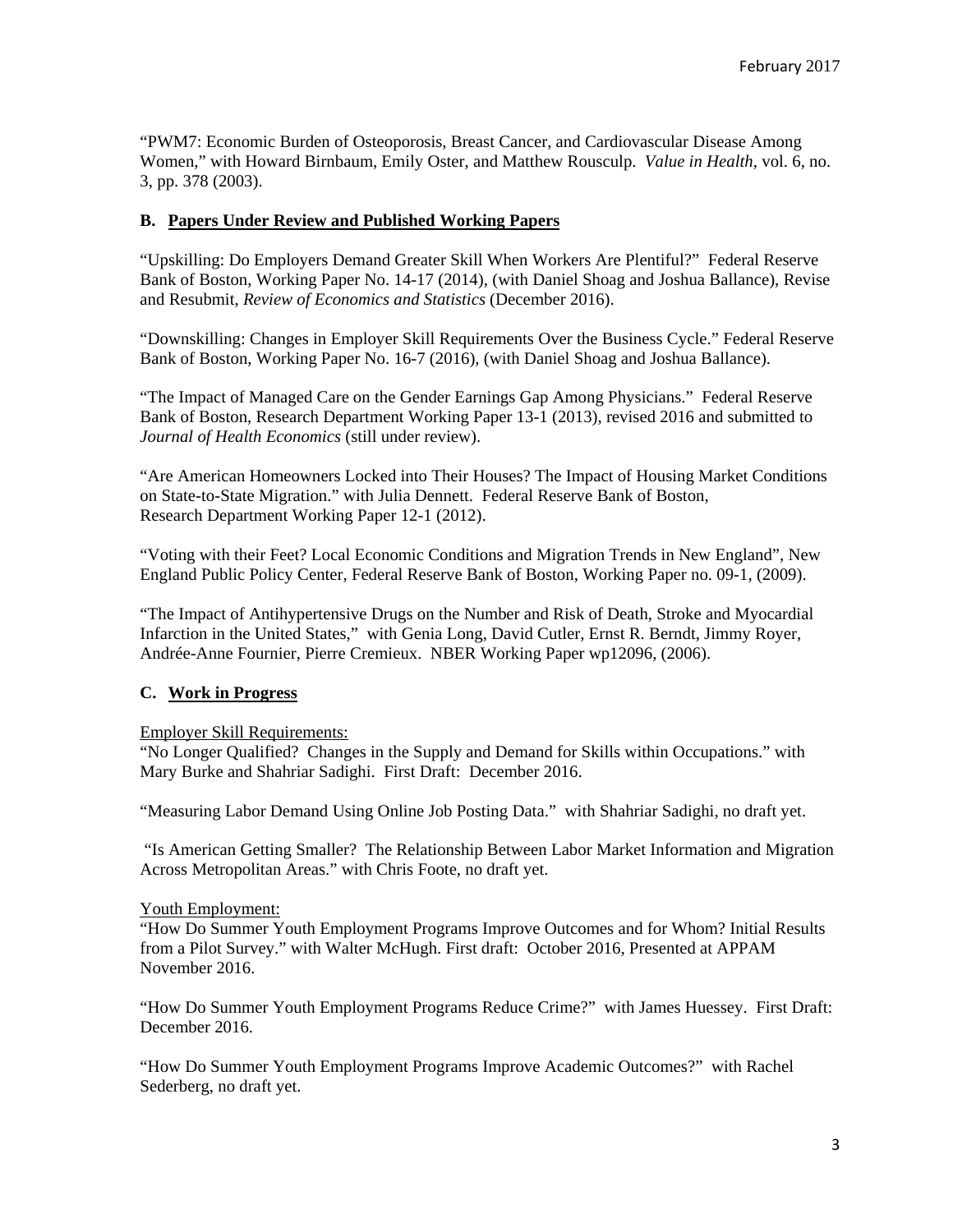"Changes in the Labor Market Prospects of Non-College Bound Youth: Comparing the Cohorts of NLSY 1979 versus 1997." with Shahriar Sadighi. First draft: December 2015.

#### Youth Credit Building:

"An Evaluation of the Boston Youth Credit Building Initiative: Baseline Report." with Rachel Sederberg, First Draft: December 2016.

"The Determinants of Building Good Credit Among Young Adults." With Liana Tuller (2016), no draft yet.

### Healthcare Reform:

"The Impact of Health Care Reform on Employers: Lesson Learned from Massachusetts." with Julia Dennett. First draft: November 2013, Revised September 2015.

### **D. Public Policy Reports and Briefs**

"An Evaluation of the Boston Youth Credit Building Initiative: Baseline Report." (with Rachel Sederberg and Liana Tuller. Office of Financial Empowerment, City of Boston, December 2016.

"The Potential for Summer Youth Employment Programs to Reduce Inequality: What Do We Know?" (with Trinh Nguyen). Federal Reserve Bank of Boston, Regional and Community Outreach Issue Brief no. 3, June (2016).

"Middle Skill Workers and Today's Labor Market." The National Academies, Board on Behavioral, Cognitive, and Sensory Sciences, Commissioned paper for the "Symposium on the Supply Chain for Middle-Skill Jobs: Education, Training, and Certification," September (2015).

"Greater Boston Housing Report Card 2014." (with Barry Bluestone, Catherine Tumber, Lauren Costello, and James Huessey). The Boston Foundation, March (2015).

"Reducing Economic Inequality by Increasing Equality of Opportunity. Policy Options: K-12 and College and Career Readiness." MassBudget, November (2014).

"Uncertain Futures: Are American Youth Increasingly Idle? Think again." Federal Reserve Bank of Boston, New England Public Policy Center, Policy Brief 13-4 (2013).

"Uncertain Futures? Youth Attachment to the Labor Market in the U.S. and New England." With Julia Dennett. Federal Reserve Bank of Boston, New England Public Policy Center, Research Report 13-3 (2013).

"Retaining Recent College Graduates in New England: An Update on Current Trends." Federal Reserve Bank of Boston, New England Public Policy Center Policy, Policy Brief No. 13-2 (2013).

"The Middle-Skills Gap: Ensuring an Adequate Supply of Skilled Labor in Northern and Southern New England." with Julia Dennett. Federal Reserve Bank of Boston, New England Public Policy Center, Policy Brief No. 11-1 (2011).

"Mismatch in the Labor Market: Measuring the Supply of and Demand for Skilled Labor in New England." Federal Reserve Bank of Boston, New England Public Policy Center, Research Report No. 10-2 (2010).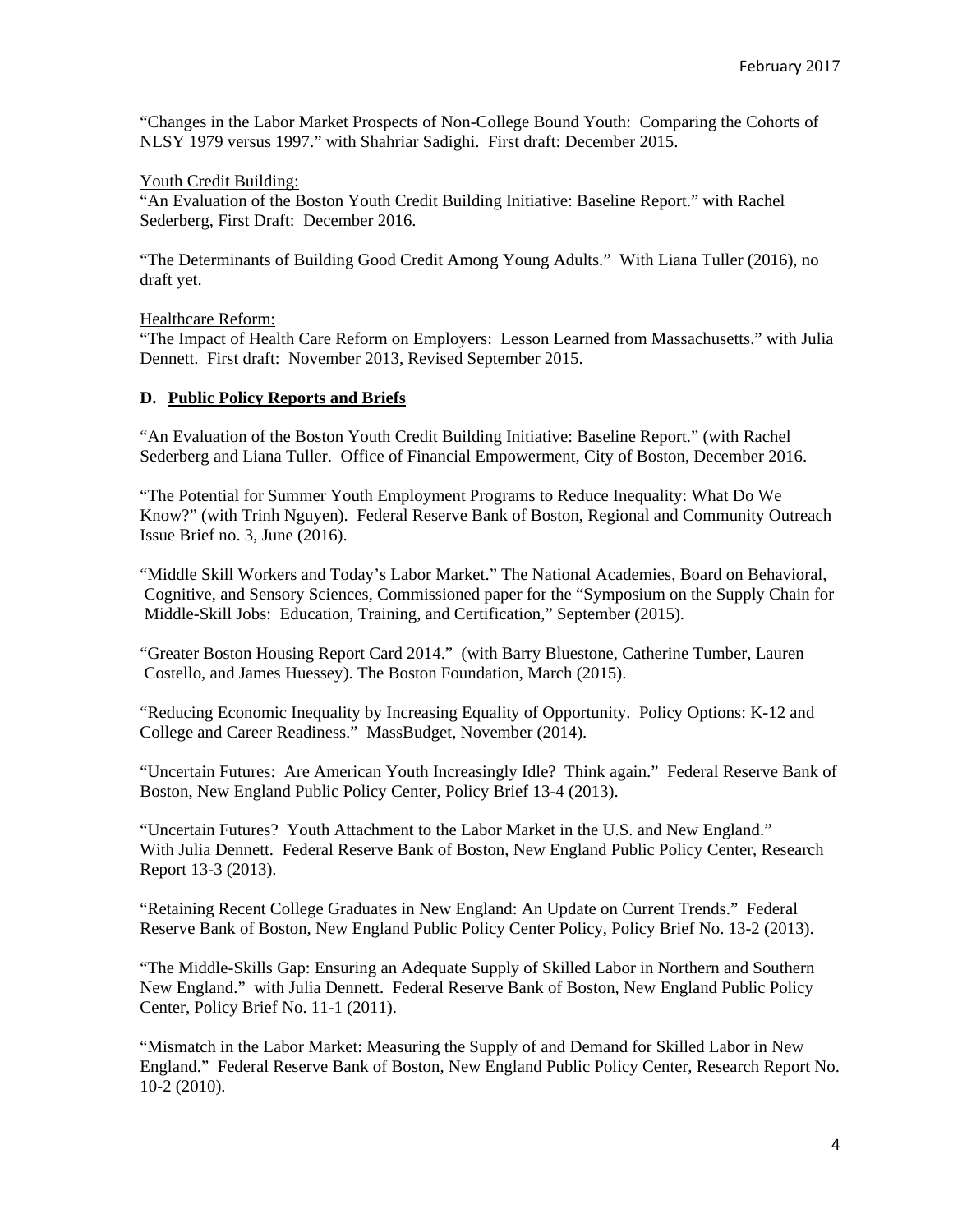"Lasting Connections: Using Internships to Retain Recent College Graduates in New England." Federal Reserve Bank of Boston, New England Public Policy Center, Policy Brief No. 09-3 (2009).

"Retention of Recent College Graduates in New England." Federal Reserve Bank of Boston, New England Public Policy Center, Policy Brief No. 09-2 (2009).

"The Supply of Recent College Graduates in New England." Federal Reserve Bank of Boston, New England Public Policy Center, Policy Brief No. 09-1 (2009).

"The Future of the Skilled Labor Force in New England: The Supply of Recent College Graduates." Federal Reserve Bank of Boston, New England Public Policy Center, Research Report No. 08-1 (2008).

"Reaching the Goal: Expanding Health Insurance Coverage in New England Current Strategies and New Initiatives." Federal Reserve Bank of Boston, New England Public Policy Center, Research Report No. 07-1 (2007).

"Crowded out of the Housing Market." with Darcy Rollins Saas. Federal Reserve Bank of Boston, New England Public Policy Center, Policy Brief No. 07-2 (2007).

"The New England Rental Market." Federal Reserve Bank of Boston, New England Public Policy Center, Policy Brief No. 07-1 (2007).

"The Lack of Affordable Housing in New England: How Big a Problem? Why Is It Growing? What Are We Doing About It?" with Bo Zhao and Darcy Rollins Saas (with an overview by Robert Tannenwald), Federal Reserve Bank of Boston, New England Public Policy Center, Working Paper No. 06-1 (2006).

"The Potential Economic Impact of Increasing the Minimum Wage in Massachusetts." Federal Reserve Bank of Boston, New England Public Policy Center, Research Report No. 06-1 (2006).

"The Impact of Welfare Reform on Children's Health and Nutritional Status," with Phil Gleason, Mathematica Policy Research, Research Report (May 2002).

"A Snapshot of the Implementation of California's Mental Health Parity Law," with Timothy Lake, Cheryl Young, and Brian Quinn. Mathematica Policy Research, Research Report (February 2002).

"Perspective: On State Tax Policy," with Robert Tannenwald. Regional Review. vol. 7, no. 1 (1997).

### **E. Book Reviews, Popular Press and Other Publications**

"The Supply of Recent College Graduates in New England." Federal Reserve Bank of Boston, *2008 Annual Report*, (2009).

"The Future of Skilled Labor: New England's Supply of Recent College Graduates." Federal Reserve Bank of Boston, *New England Economic Indicators*, (2009).

"Regional Economy Shows Steady Growth, but Slower than the Nation's." *Women's Business Journal*, (2007).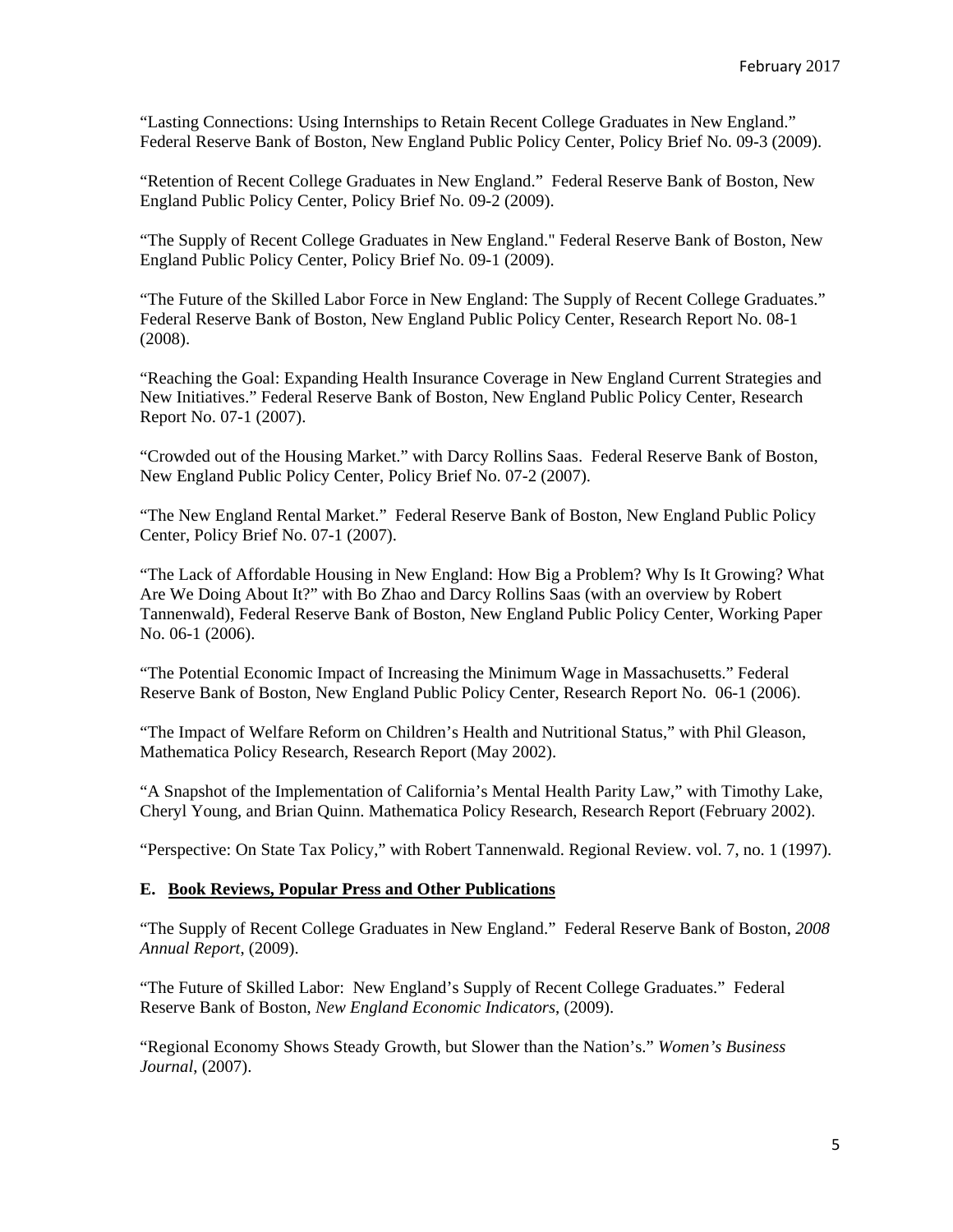"New England Recovery Continues, But Economy to Grow Slower than the Nation." *Women's Business Journal*, (2006).

"A Review of Work Family Patterns in the U.S.: Women and Men Physicians Doing Career and Family within a Gendered Institution." In Research in the Sociology of Work: Workforce Diversity, edited by Corinne Post and Nancy DiTomaso, New York: Elsevier (2004).

"The Impact of the Vaccines for Children Program on Rates of Childhood Immunization." with Howard Birnbaum, Andree-Anne Fournier, Genia Long, Louis Rossiter, and Jimmy Royer. Unpublished manuscript (2003).

"The Role of Gender and Family in the Labor Market." Doctoral dissertation. Cambridge, MA: Harvard University (2001).

# **F. Blogs**

"Labor Day Guest Column: Is the U.S. labor market meeting the need of all workers?" Schoolf of Public Policy and Urban Affairs, Northeastern University (9/2/16) https://www.northeastern.edu/cssh/policyschool/2016/09/labor-day-guest-column-is-the-u-s-labormarket-meeting-the-need-of-all-workers/

"Summer jobs programs: What do we know?" The Avenue, The Brookings Institution (8/23/16) https://www.brookings.edu/blog/the-avenue/2016/08/23/summer-jobs-programs-what-do-we-know/

"What Can the Veteran Labor Market Data Tell Us About the Slow Recovery in the U.S. Job Market?" Hunch Analytics, The Veteran's Talent Project. (10/15/14) https://www.veteranstalent.io/posts/sasser.html

# **V. GRANTS AND FUNDED RESEARCH**

# **A. Awarded**

Contact Co-Principal Investigator, "Upskilling: Why Do Employers Demand Greater Skill When Workers Are Plentiful?" (with Daniel Shoag), Russell Sage Foundation, Total =\$35,000, Co-PI share  $= $11,000$ , January 2016-December 2017.

Co-Principal Investigator (with Trinh Nguyen and the City of Boston), "Citi Community Development Concept Proposal: Youth Credit Building Initiative." Citi, Total = \$260,750, Co-PI share = \$28,800, January 2016-December 2017.

Principal Investigator. "A Multi-Year Evaluation of Boston Summer Youth Employment Program Features to Reduce Inequality Across Groups." City of Boston, Office of Workforce Development, Total=\$15,000, September 2015-December 2016.

Co- Principal Investigator, "Achieving Gender Equality in the Workplace: A Research Collaboration Focusing on Building and Sustaining Parity for Women in Recruitment, Management, Employment, and Compensation." Northeastern University, Humanities Center Collaborative Research Cluster, Total=\$2,000, September 2015-August 2016.

Principal Investigator, "Upskilling: A Qualitative Study of Changing Employer Skill Requirements." Northeastern University, CSSH Research Development Initiative, Total = \$5,000, June 2015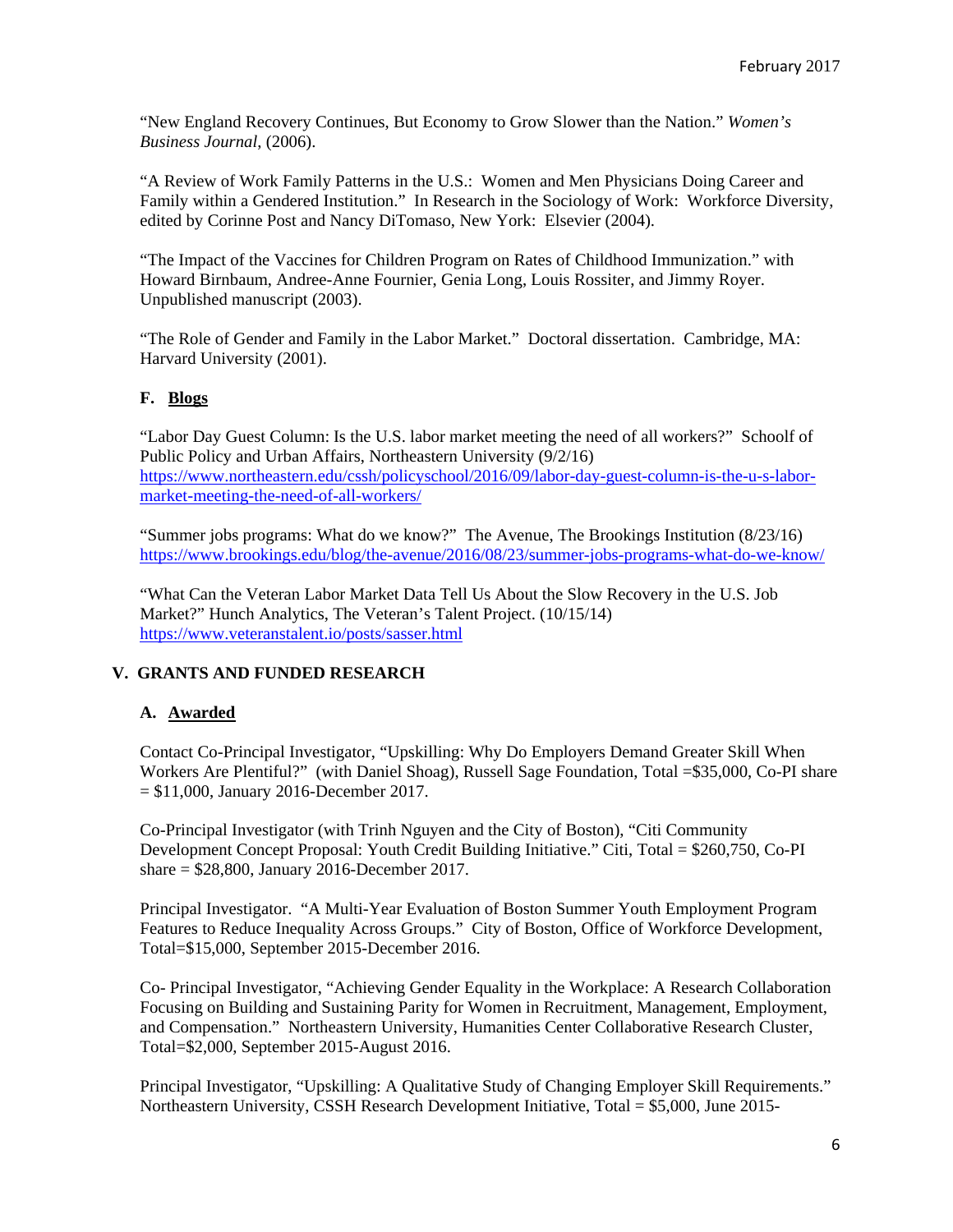September 2015

Principal Investigator, "Upskilling and Downskilling: Using Big Data to Study Changes in Employer Requirements During the Great Recession." NULab Seedling Grant, Northeastern University, Total = \$4,400, June 2015-September 2015.

Principal Investigator, "Reducing Economic Inequality by Increasing Equality of Opportunity. Policy Options: College and Career Readiness." Partners Healthcare, Total =\$5,000, January-April 2015.

Co-Principal Investigator, "Greater Boston Housing Report Card." The Boston Foundation, Total=\$75,000, co-PI share=\$18,750, August 2014-July 2015.

Co-Principal Investigator, "Upskilling: Do Employers Demand Greater Skill When Workers Are Plentiful?" (with Daniel Shoag), Russell Sage Foundation, Project #85-14-05, Total =\$50,000, Co-PI share = \$20,000, August 2014-July 2016.

Principal Investigator, "Gender Differences in Physician Pay: Tradeoffs Between Career and Family." National Science Foundation, Grant for Improving Doctoral Research, Total=\$5,000, September 2000-August 2001.

# **B. Pending**

Co-Principal Investigator. "Increasing Qualified Cybersecurity Educators: Market Study on Shortages of Educators." with Agnes Chan, Cynthis Irvine, Tommy Morris and Deane Wesley. National Security Administration, Total=\$150,000, full proposal submitted January 20, 2017.

Principal Investigator. "An Evaluation of Boston Summer Youth Employment Program Features to Reduce Inequality Across Groups." Laura and John Arnold Foundation, Total=\$150,000, LOI submitted December 2016, full proposal invited March 2017.

Principal Investigator. "A Multi-Year Evaluation of Boston Summer Youth Employment Program Features to Reduce Inequality Across Groups." William T. Grant Foundation Research Grant, Total=\$275,000, LOI submitted January 2016, full proposal invited for November 2016.

# **VI. PRESENTATIONS**

# **A. Invited Lectures**

"Changes in Employer Skill Requirements Over the Business Cycle." MIT, Institute for Work and Employment Research November 24, 2015

"Upskilling During the Great Recession: Do Employers Demand Greater Skill When Workers Are Plentiful?"

Wellesley College, Economics Department Seminar, April 30, 2015 UMass Lowell, Economics Department Seminar, March 11, 2015. Amherst College, Economics Department Seminar, October 30, 2014.

"Uncertain Futures? Youth Attachment to the Labor Market in the U.S. and New England." New England Study Group, December 4, 2013.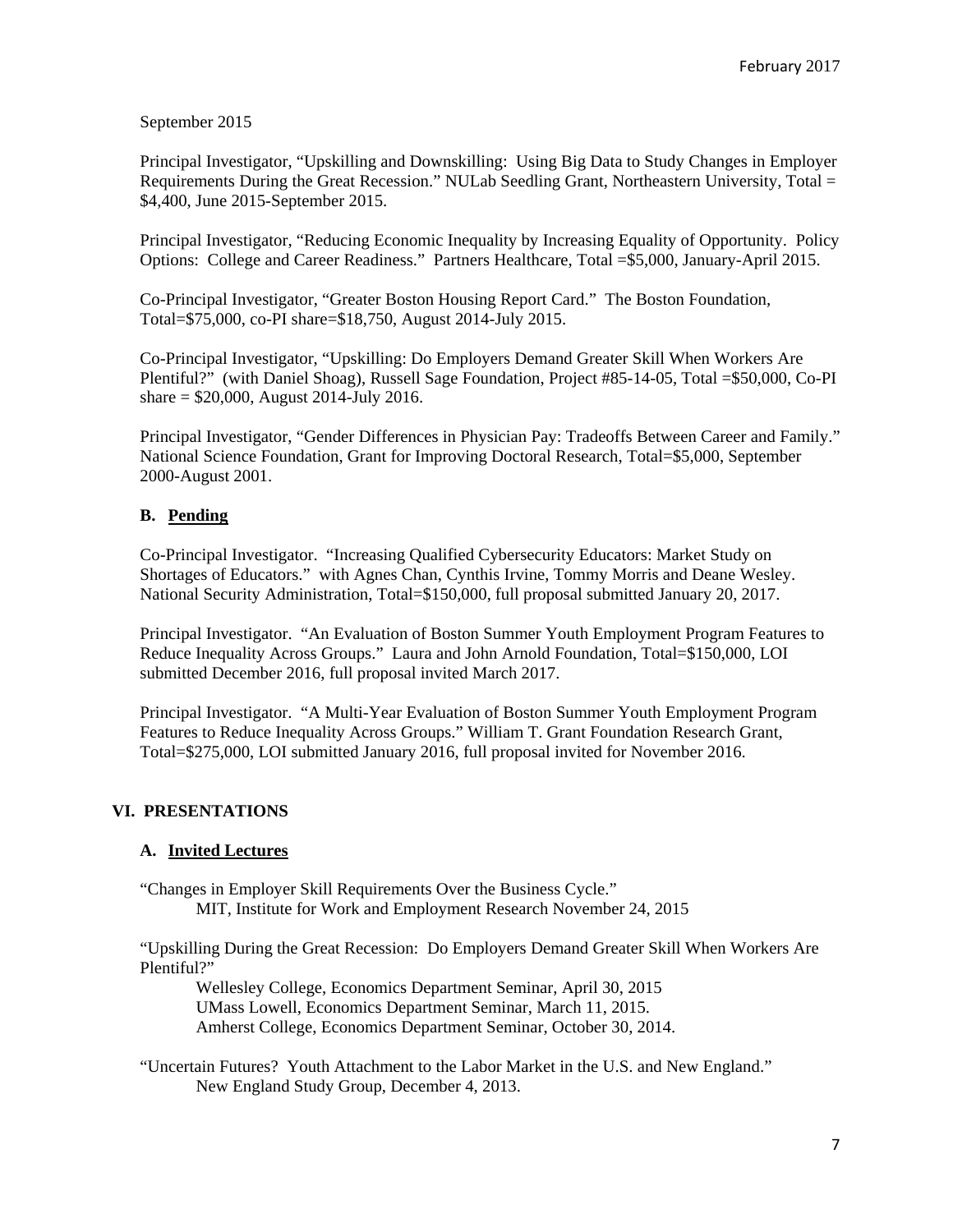"The Impact of Health Care Reform on Employers: Lesson Learned from Massachusetts." University of New Hampshire, November 15, 2013. University of Massachusetts- Lowell, April 8, 2013. New England Study Group, November 7, 2012.

"Will Demographics Bankrupt Massachusetts?"

The Open Classroom, School of Public Policy & Urban Affairs, Northeastern University, March 16, 2011

"Voting with Their Feet? High House Prices and Migration in New England." School of Public Policy & Urban Affairs, Northeastern University, February 16 2011

"The Future of the Skilled Labor Force in New England: The Supply of Recent College Graduates." New England Association of Schools and Colleges, December 3, 2009 New England Study Group, December 3, 2008.

"The Lack of Affordable Housing in New England: How Big a Problem? Why Is It Growing? What Are We Doing About It?"

New England Study Group, December 6, 2005.

 "The Impact of Managed Care on the Gender Earnings Gap Among Physicians." University of New Hampshire, 2003 U.S. Bureau of Labor Statistics Seminar Series, 2001 Federal Reserve Bank of New York, Research and Market Analysis Seminar Series, 2001 Cornell University, Industrial Labor Relations Seminar, 2001 Middlebury College, 2001

# **B. Conference Presentations**

"An Evaluation of the Boston Youth Summer Employment Program and Features to Reduce Inequality Across Groups."

Association for Public Policy Analysis and Management, annual meeting, November 2016.

"Downskilling: Changes in Employer Skill Requirements Over the Business Cycle." Southern Economics Association annual meeting, November 2016

"Upskilling During the Great Recession: Do Employers Demand Greater Skill When Workers Are Plentiful?"

 International Atlantic Economic Conference, October 11, 2105. Society of Labor Economists, Annual Meeting, June 28, 2015. Federal Reserve System Committee on Regional Analysis, Annual Meeting, November 4, 2014.

"Middle Skill Workers and Today's Labor Market."

The National Academies: Board on Behavioral, Cognitive, and Sensory Sciences, Symposium on the Supply Chain for Middle-Skill Jobs: Education, Training, and Certification Pathways, June 24, 2015.

"The Impact of Health Care Reform on Employers: Lesson Learned from Massachusetts." Federal Reserve System Committee on Microeconomic Analysis, Annual Meeting, May 16, 2013.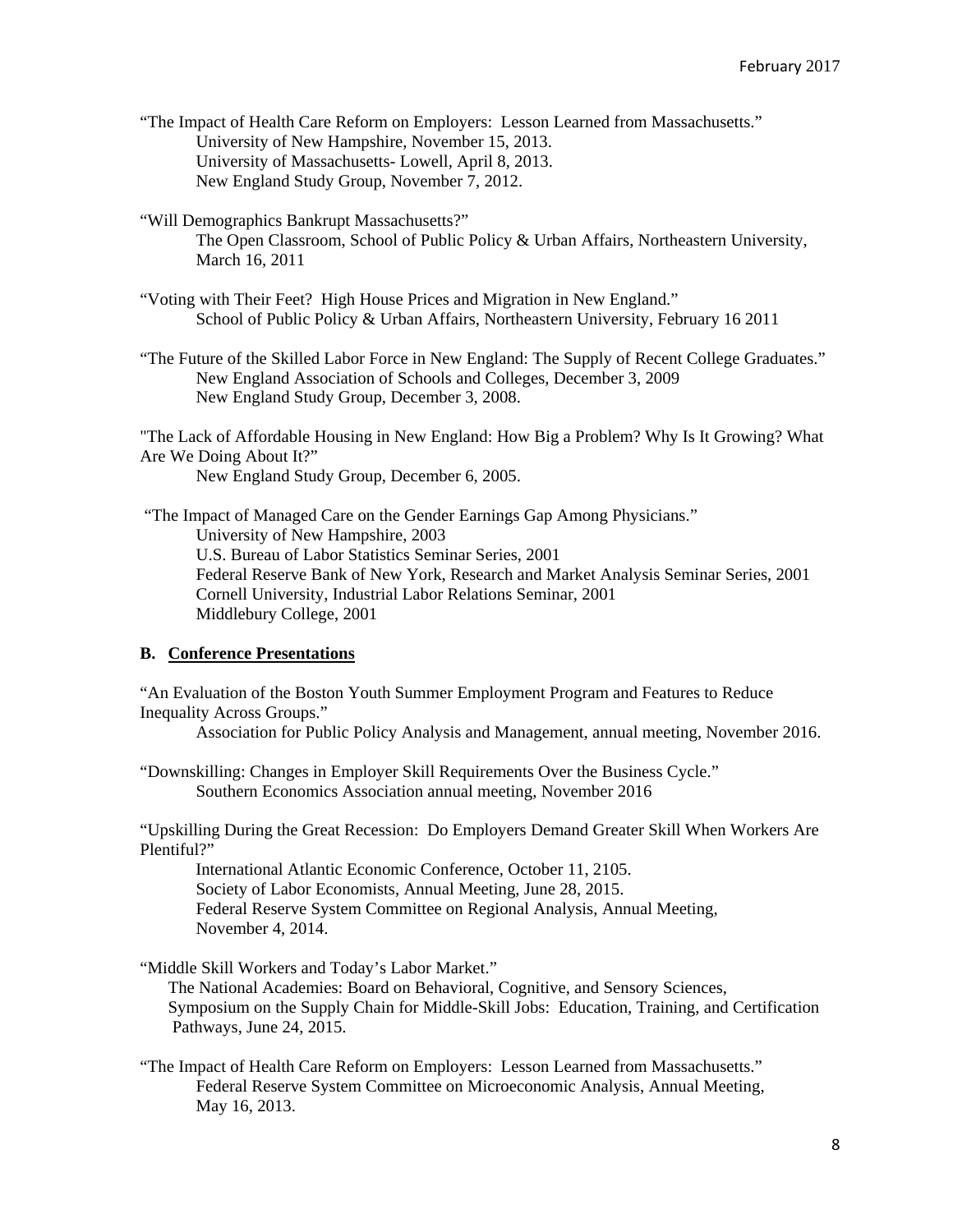"Are Americans Locked into Their Houses? The Impact of Housing Market Conditions on State-to-State Migration."

 Federal Reserve System Committee on Microeconomic Analysis, Annual Meeting, May 17, 2012.

Society of Labor Economists, Annual Meeting, Poster Presentation, May 5, 2012

"Mismatch in the Labor Market? Ensuring an Adequate Supply of Skilled Labor in New England." New England Board of Higher Education, Annual Meeting, November 7, 2011. Pathways to Prosperity Summit, June 13, 2011. Association of Public Policy & Management, Annual Meeting, November 2010.

"Overview of the Housing Market and Affordability Conditions." "Understanding the Housing Collapse: What is to Blame and What Can be Done?" Sponsored by Harvard University's Rappaport Institute for Greater Boston, Taubman Center for State and Local Government, and the Federal Reserve Bank of Boston, May 2010.

"The Future of the Skilled Labor Force in New England: The Supply of Recent College Graduates." Federal Reserve System Committee on Regional Analysis, November 6, 2008.

"Reaching the Goal: Evaluating Policy Alternatives for Expanding Coverage." Presented at "Covering the Uninsured: Costs, Benefits, and Policy Alternatives for New England" New England Public Policy Center, Annual Conference, December 5, 2006. Presented at "State Efforts to Extend Health Care Coverage," National Tax Association Meetings, November 16, 2006.

"Voting with Their Feet? High House Prices and Migration in New England." Northeastern University, School of Public Policy & Urban Affairs, 2011 Federal Reserve System Conference on Microeconomics, May 2010. Federal Reserve System Committee on Regional Analysis, November 2, 2006.

"The Lack of Affordable Housing in New England: How Big a Problem? Why Is It Growing? What Are We Doing About It?"

Presented at "Housing and the Economy in Greater Boston: Trends, Impacts, and Potential Responses," Federal Reserve Bank of Boston, May 22, 2006. New England Study Group, December 6, 2005.

"The Impact of Managed Care on the Gender Earnings Gap Among Physicians." American Economic Association Annual Meeting, 2007.

"Gender Differences in Physician Pay." American Economic Association Annual Meeting, January 5, 2003.

# **C. Testimony to Policymakers**

"Key Labor Market Trends in the Commonwealth and Workforce Training Policy." Presented at the Jobs and Workforce Budget Briefing & Online Resource Launch, the Commonwealth of Massachusetts, hosted by Senator Ken Donnelly and SkillWorks, April 3, 2014.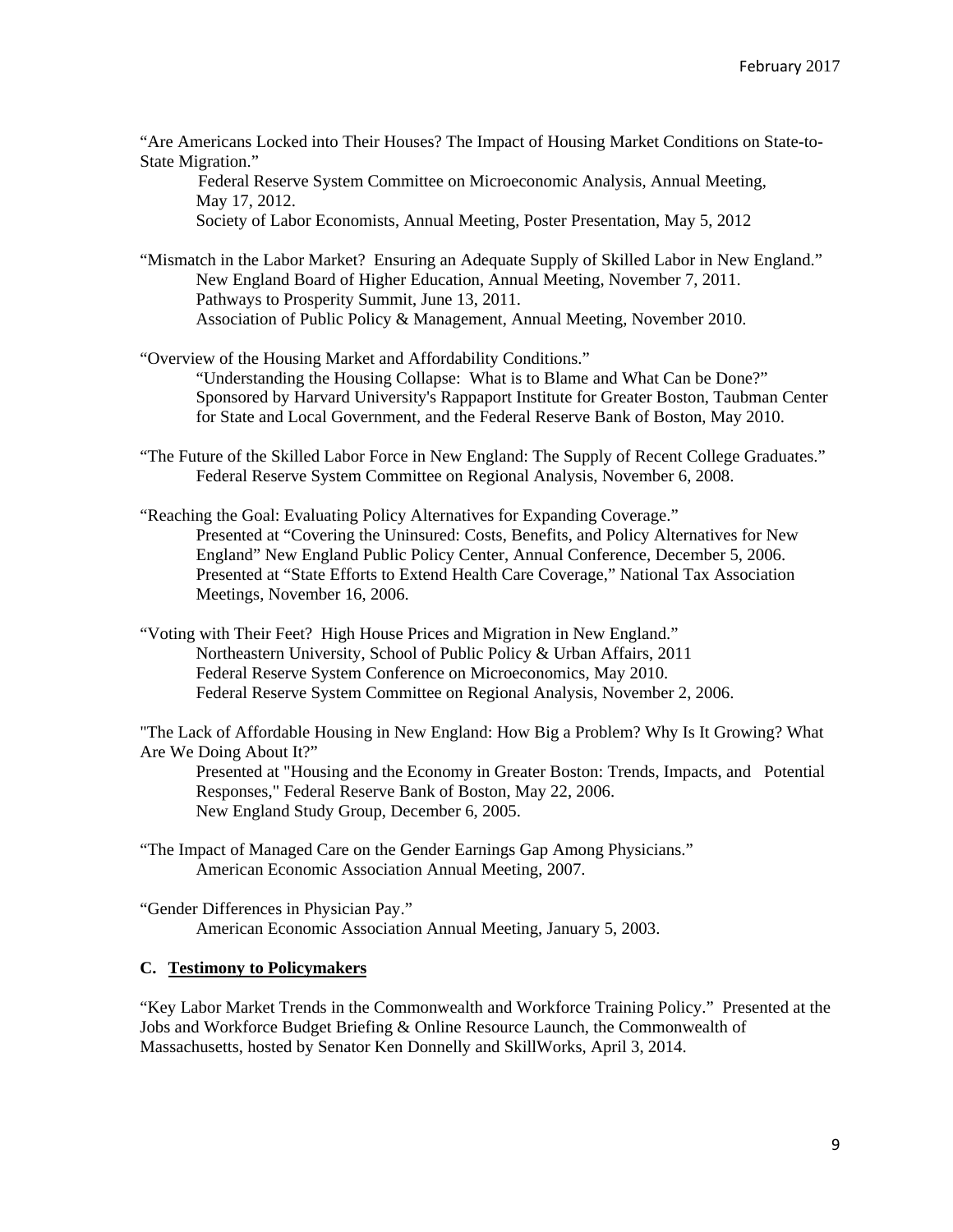"The Potential Economic Impact of Increasing the Minimum Wage in Massachusetts." Presented to the Joint Committee on Labor and Workforce Development, the Commonwealth of Massachusetts, June 11, 2013.

"The Middle Skills Solution Act." Presented to the Workforce Development Committee, the Commonwealth of Massachusetts, October 27, 2011.

"The Potential Economic Impact of Increasing the Minimum Wage." Presented at the New Hampshire House of Representatives Continuing Education Session "The Livable Wage", January 11, 2007.

#### **D. Presentations to Policymakers and Business Groups**

"Public Policy: How can State and Municipal Government Level the Playing Field?" The State of Women's Advancement in Leadership, Entrepreneurship, and Policy Research: Current Trends and Future Directions In Greater Boston and Beyond, Northeastern University Humanities Center, March 3, 2017.

"How do Summer Youth Employment Programs Improve Outcomes? And for Whom?" Youth Employment Policy Forum, Federal Reserve Bank of Boston, February 16, 2017.

"Annual Convening of Providers of Meaningful Opportunities for Summer Employment." Office of Workforce Development, City of Boston, November 10, 2016.

"Downskilling: Changes in Employer Skill Requirements Over the Business Cycle." U.S. Department of Labor, Employment & Training Section, February 16, 2016.

"An Evaluation of the Boston Youth Summer Employment Program and Features to Reduce Inequality Across Groups."

Federal Reserve Bank of Boston, December 21, 2015.

Office of Workforce Development, City of Boston, November 5, 2015.

"Upskilling During the Great Recession: Do Employers Demand Greater Skill When Workers Are Plentiful?"

 Massachusetts Skills Cabinet Briefing for the Secretary of Labor, Secretary of Education, Secretary of Housing and Economic Development, April 7, 2015.

New England Association of Career Professionals International, March 19, 2015.

U.S. Department of Labor, Employment & Training Section, March 18, 2015.

 "Reducing Economic Inequality by Increasing Equality of Opportunity. Policy Options: K-12 and College and Career Readiness."

Committee of Economic Opportunity, hosted by MassBudget and Massachusetts Senate President, November 12, 2014.

"A Demographic Revolution in Housing." Dukakis Center Gala, September 29, 2014.

"Uncertain Futures? Youth Attachment to the Labor Market in the U.S. and New England." U.S. Department of Labor, LMI Directors Forum, July 2, 2014 Massachusetts Secretary of Labor Rachel Kaprielian, Briefing, May 27, 2014 U.S. Department of Labor, Regional Directors, Annual Meeting, March 12, 2014 Research Policy and Advisory Group, Federal Reserve Bank of Boston, June 24, 2013.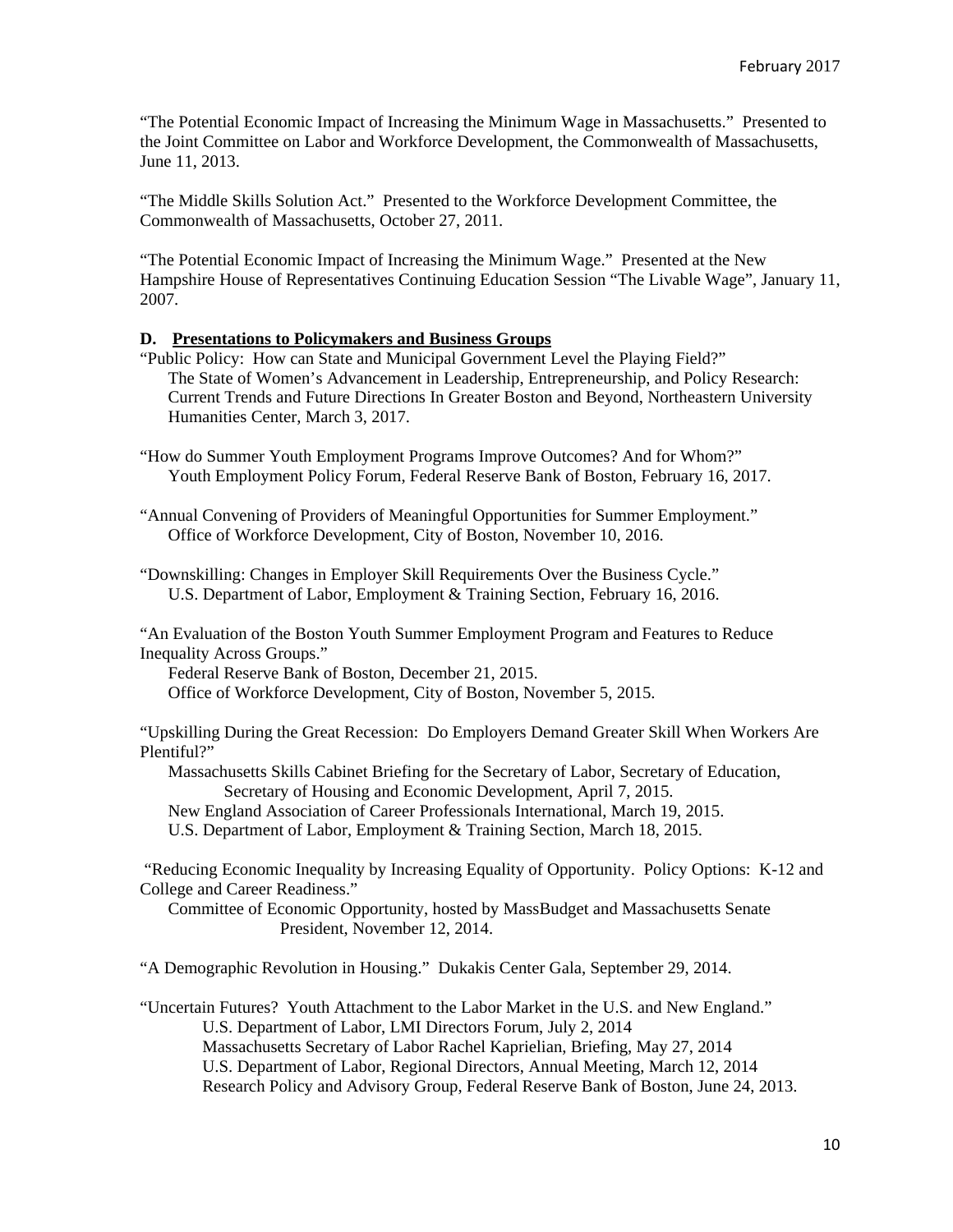"Retention of Recent College Graduates: An Update." Greater Boston Chamber of Commerce, Workforce Development Committee Meeting, October 2, 2013 Beantown Buzz: Make that NetWORK! June 17, 2013 Greater Boston Chamber of Commerce and Federal Reserve Bank of Boston, Intern Leadership Meeting, January 2013

"Mismatch in the Labor Market? Ensuring an Adequate Supply of Skilled Labor in New England." Jobs for the Future, Credentials That Work LMI Innovators Network, April 17, 2013 SkillWorks, Business Leaders Briefing, October 13, 2011 Pioneer Valley Planning Commission, Monthly Planning Meeting, May 18, 2011 Worcestor Workforce Investment Board, Quarterly Planning Meeting, January 18, 2011

"The Future of the Skilled Labor Force."

Boston College Undergraduate Economic Association, October 2009. Malden Chamber of Commerce, September 2009. Greater Boston Chamber of Commerce Intern Event, July, 2009 Mass Jobs, October 14, 2008 Boston University Leadership Committee, December 4, 2008. Greater Boston Chamber of Commerce Breakfast Meeting, September 18, 2008.

"Reaching the Goal: Evaluating Policy Alternatives for Expanding Coverage." Keynote Address. Presented at the Fifth Annual New England Public Finance Conference, October 22, 2007.

"The Lack of Affordable Housing in New England: How Big a Problem? Why Is It Growing? What Are We Doing About It?"

John Laware Leadership Forum series, November 2, 2005.

# **VII. TEACHING AND ADVISING ACTIVITIES**

#### **A. Courses Taught**

ECON 7764 Topics in Labor Economics (Fall 2014, Fall 2015, Spring 2016) PPUA 7673 Capstone in Urban & Regional Policy (Spring 2015, Spring 2016, Spring 2017) LPSC 6313 Economic Analysis for Law, Public Policy, and Planning (Fall 2015, Fall 2016) ECON 3410 Labor Economics (Spring 2017)

# **B. Guest Lectures**

"Demographic Revolution and Urban Housing Challenges in Greater Boston," (with Barry Bluestone), Northeastern University, Open Classroom, 1/24/15.

"The Great U-Turn in Economic Inequality," Northeastern University, Open Classroom, 10/22/14.

# **C. Directed Study and Supervised Research**

Skadi Renooy, Master's Candidate, School of Public Policy and Urban Affairs, 2014. "Bottling Community Identity and a Sense of Place." Northeastern University, School of Public Policy and Urban Affairs, unpublished manuscript.

Mark Gooley, Ph.D. Candidate, Economics Department, Dissertation Committee Chair, 2015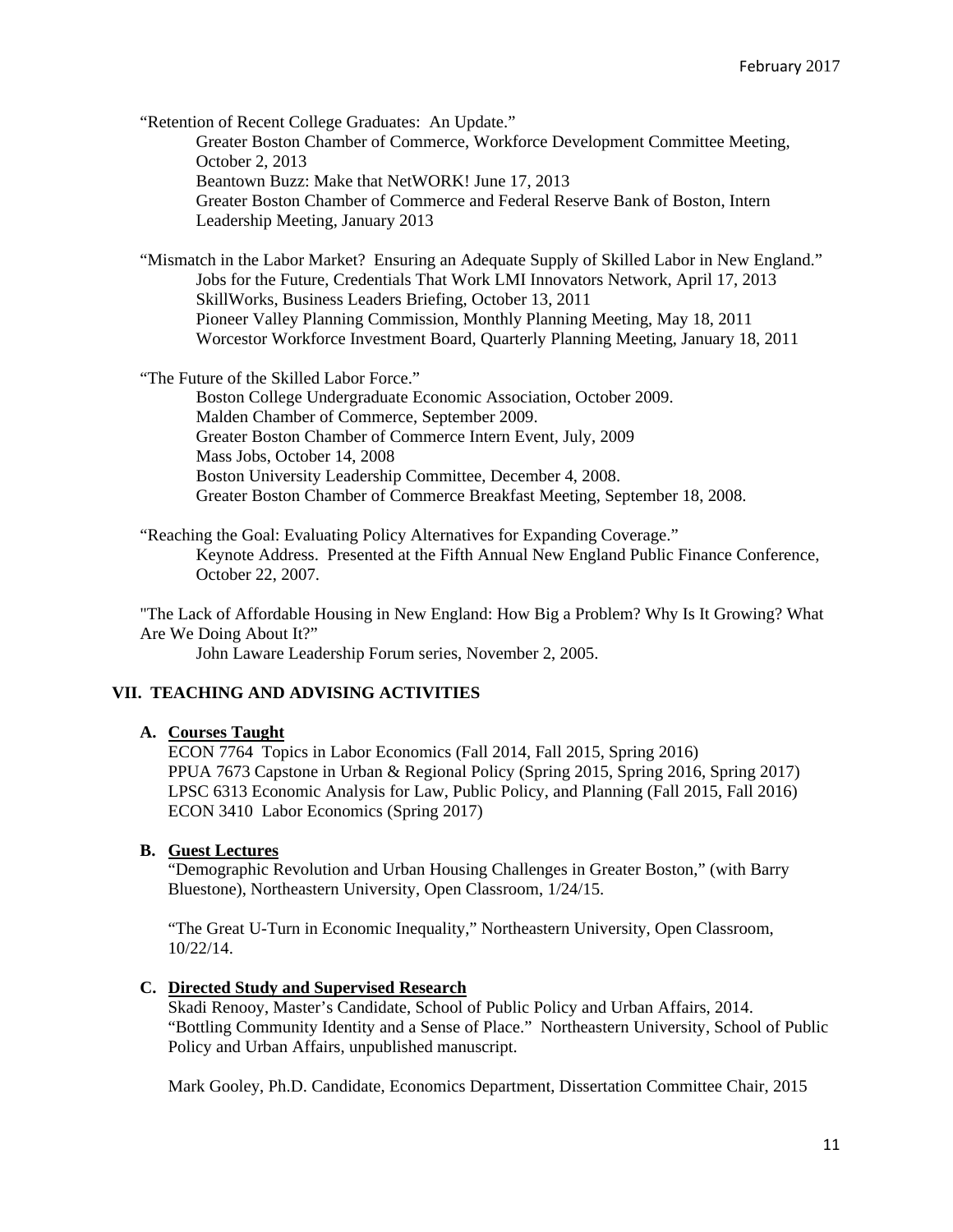"Consumer Choice and Adjustable Rate Mortgages." Department of Economics, Northeastern University, unpublished dissertation.

Shahriar Sadighi, Ph.D. Candidate, Economics Department, Dissertation Committee, 2015 "Three Essays on Labor Economics." Department of Economics, Northeastern University, unpublished dissertation.

#### **D. Student Advising**

Masters in Program Administration Master's in Urban and Regional Planning

#### **VIII. COLLEGE AND UNIVERSITY SERVICE**

#### **A. Northeastern University**

Keynote Speaker, Northeastern University Employer Partner Conference, sponsored by the Department of Cooperative Education & Career Development, May 12, 2015.

#### **B. College of Social Sciences and Humanities**

Member, Graduate Studies Strategic Curricular Innovation Advisory Group, 2016-17

#### **C. School of Public Policy and Urban Affairs**

Associate Director, Dukakis Center for Urban and Regional Policy, 2015-present Member, Graduate Executive Committee, 2016-17 Member, PhD in Public Policy-Health Policy Concentration Committee, 2016-17 Organizer, School of Public Policy & Urban Affairs Monthly Seminar Series, 2014-present Member, SPPUA Strategic Planning Centers Committee, 2015-16 Member, MPA Faculty Nucleus, 2014-present Member, Graduate Admissions Committee, MURP Program 2015-2016

#### **D. Economics Department**

Liaison, Committee of the Status of Women in the Economic Profession, 2015-present Organizer, Writing Group for Junior Economics Faculty, 2014-present Member, Recruitment Committee, Department of Economics, 2014-15

# **IX. PUBLIC AND PROFESSIONAL SERVICE**

### **A. Policy Advising**

Board Member, Massachusetts Housing Partnership Appointed by the Governor of Massachusetts October 2015-present Member, Massachusetts Task Force on Economic Opportunity for Populations Facing Chronically High Levels of Unemployment, Appointed by the Governor of Massachusetts March 2015-2016. Editorial Board, MassBenchmarks April 2015-present.

Job Skills and the U.S. Labor Force Roundtable, Russell Sage Foundation and the W.K. Kellogg Foundation, May 15 2015. Open Labor Market Data Roundtable, Harvard University, October 2015. Committee on Economic Opportunity, MassBudget, 2014-present Massachusetts Department of Higher Education, 2014 Joint Committee on Labor and Workforce Development, Massachusetts, 2013 Women's Workforce Council, City of Boston, 2013-present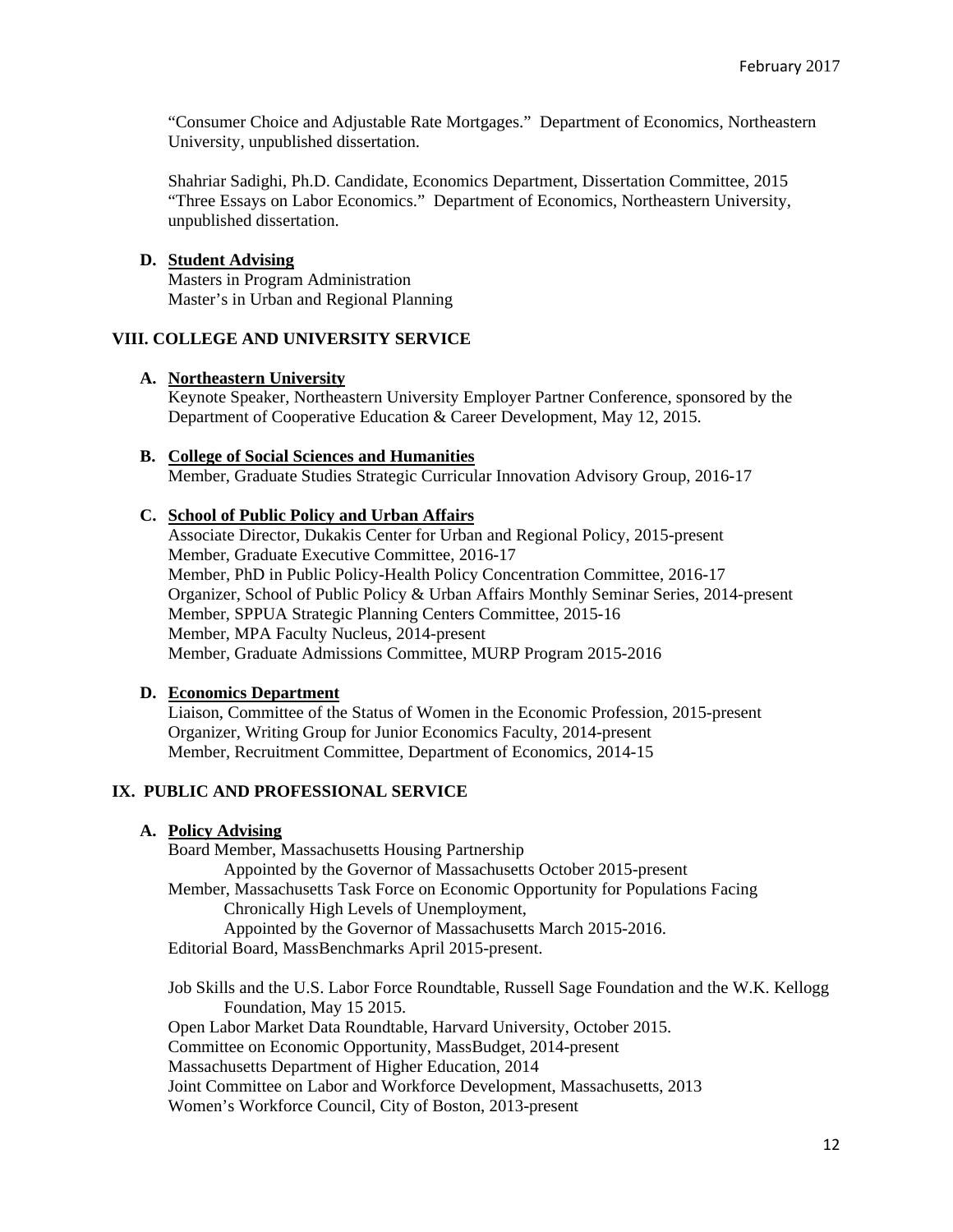Metropolitan Area Planning Council, January 2013-2014 SkillWorks Steering Committee, Member, 2011-2012 Community College Focus Group, The Boston Foundation, 2010 Greater Boston Chamber of Commerce and FRBB Internship Initiative, 2008-2014 Health Indictors project for the New England Healthcare Institute, 2006

# **B. Conference Organizer**

"The State of Women's Advancement in Leadership, Entrepreneurship, and Policy Research: Current Trends and Future Directions In Greater Boston and Beyond." with Jamie Ladge, Northeastern University Humanities Center, March 3, 2017.

"Understanding the Affordable Care Act," joint conference with the Federal Reserve Bank of Atlanta, January 2014.

"Demographic Labor Forum Research Meeting," joint conference with the Michael and Kitty Dukakis School of Social Policy at Northeastern University and the Federal Reserve Bank of Boston, November 2009.

"Covering the Uninsured: Costs, Benefits, and Policy Alternatives for New England," Federal Reserve Bank of Boston, Annual Conference, December 5, 2006.

#### **C. Panelist/Moderator**

Panelist, Public Policy: How can State and Municipal Government Level the Playing Field? The State of Women's Advancement in Leadership, Entrepreneurship, and Policy Research: Current Trends and Future Directions In Greater Boston and Beyond, Northeastern University Humanities Center, March 3, 2017.

Panelist, Greater Boston Housing Report Card, 2008, 2009, 2010, 2012, 2013

Panelist, New England Board of Higher Education Annual Meeting, November 7, 2011.

Moderator, Pathways to Prosperity Summit, June 13, 2011.

Panelist, New England Association of Schools and Colleges, December 3, 2009

#### **D. Referee for Academic Journals**

General Economics: *Journal of Public Policy Analysis and Management, Economic Journal, Eastern Economic Journal, Southern Economic Journal* 

Regional Economics: *Regional Science and Urban Economics, Papers in Regional Science, Population Research and Policy Review* 

Labor Economics: *Journal of Labor Economics, Journal of Human Capital, Industrial & Labor Relations Review, Labour Economics, Industrial Relations, Journal for Labour Market Research*

Health Economics: *Journal of Health Economics, Health Affairs, American Journal of Public Health* 

#### **E. Reviewer for Funding Agencies and Other Organizations**

National Science Foundation, Brookings Institution, Urban Institute, Russell Sage Foundation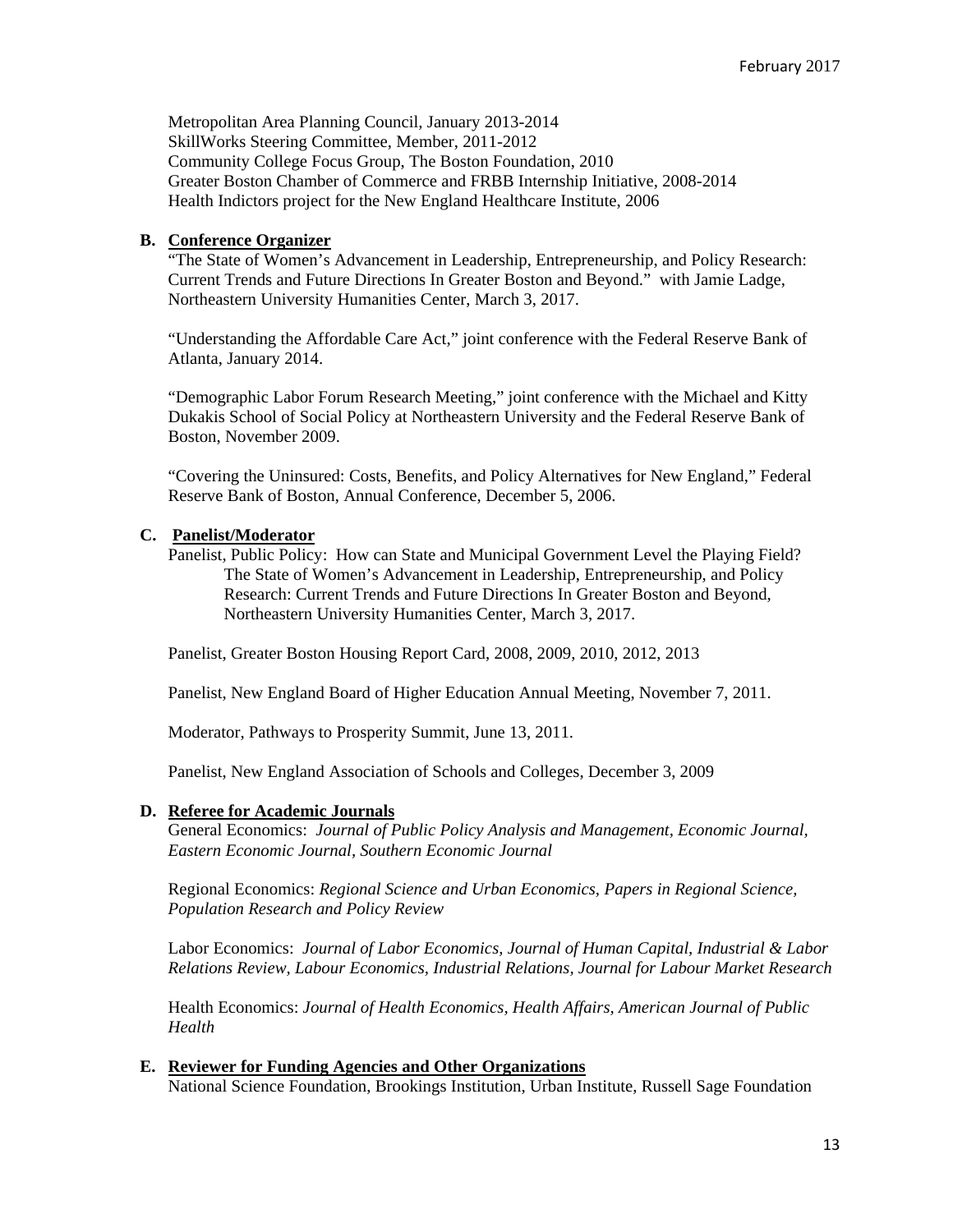# **X. IMPACT AND OUTREACH**

|                                                    | <b>A. Academic Citations</b>                                                        |       |              |
|----------------------------------------------------|-------------------------------------------------------------------------------------|-------|--------------|
|                                                    | Google Scholar Metrics: http://scholar.google.com/citations?user=jbYScakAAAAJ&hl=en |       |              |
|                                                    | Citation indices                                                                    | All   | Since $2012$ |
|                                                    | <b>Citations</b>                                                                    | 439   | 265          |
|                                                    | h-index                                                                             | 8     | 7            |
|                                                    | $i10$ -index                                                                        | 7     | 6            |
|                                                    | Research Gate: https://www.researchgate.net/profile/Alicia_Sasser                   |       |              |
|                                                    | Reads                                                                               | 569   |              |
|                                                    | <b>Citations</b>                                                                    | 245   |              |
|                                                    | Impact points                                                                       | 23.05 |              |
|                                                    | h-index                                                                             | 7     |              |
| Social Science Research Network (SSRN) - as Sasser |                                                                                     |       |              |
|                                                    | <b>Scholarly Papers</b>                                                             | 15    |              |
|                                                    | Total downloads                                                                     | 271   |              |
|                                                    | Total citations                                                                     | 5     |              |

# **B. Media Citations**

WCVB. "CityLine." Karen Homes Ward. "Vocational Education." 1/8/17. http://www.wcvb.com/article/cityline-vocational-education/8561868

Boston Globe. Deirdre Fernandes. "Obama will leave office with unemployment at 4.7 percent." 1/7/17. https://www.bostonglobe.com/business/2017/01/06/obama-leaves-office-withunemployment-percent/mrpmtUu8n6iF9NliMFjULO/story.html

NPR. "On Point." Tom Ashbrook. "Manufacturing in America: Fact and Fiction." 1/5/17. http://www.wbur.org/onpoint/2017/01/05/trump-carrier-ford-manufacturing-maga

Washington Post. Jeff Guo. "The two reasons it really is harder to get a job than it used to be." 10/28/16. https://www.washingtonpost.com/news/wonk/wp/2016/10/28/why-it-really-is-harderto-get-a-job-than-it-used-to-be/?utm\_term=.8b207a067e86

Boston Globe. Katie Johnston. "Summer jobs boost employment skills, academic aspirations, study finds. 6/27/16. https://www.bostonglobe.com/business/2016/06/27/summer-jobs-boostemployment-skills-academic-aspirations-study-finds/qGRdEalDOAqB8racZwZQ3N/story.html

Pittsburgh Post-Gazette. Daniel Moore. "Teen employment declining, but not at Kennywood." 5/30/16. http://www.post-gazette.com/business/career-workplace/2016/05/30/Teen-employmentdeclining-but-not-at-Kennywood/stories/201605290007

Christian Science Monitor. Simon Montlake. "Good jobs without a degree? Boston's \$3 million test." 4/11/16. http://www.csmonitor.com/USA/Society/2016/0411/Good-jobs-without-a-degree-Boston-s-3-million-test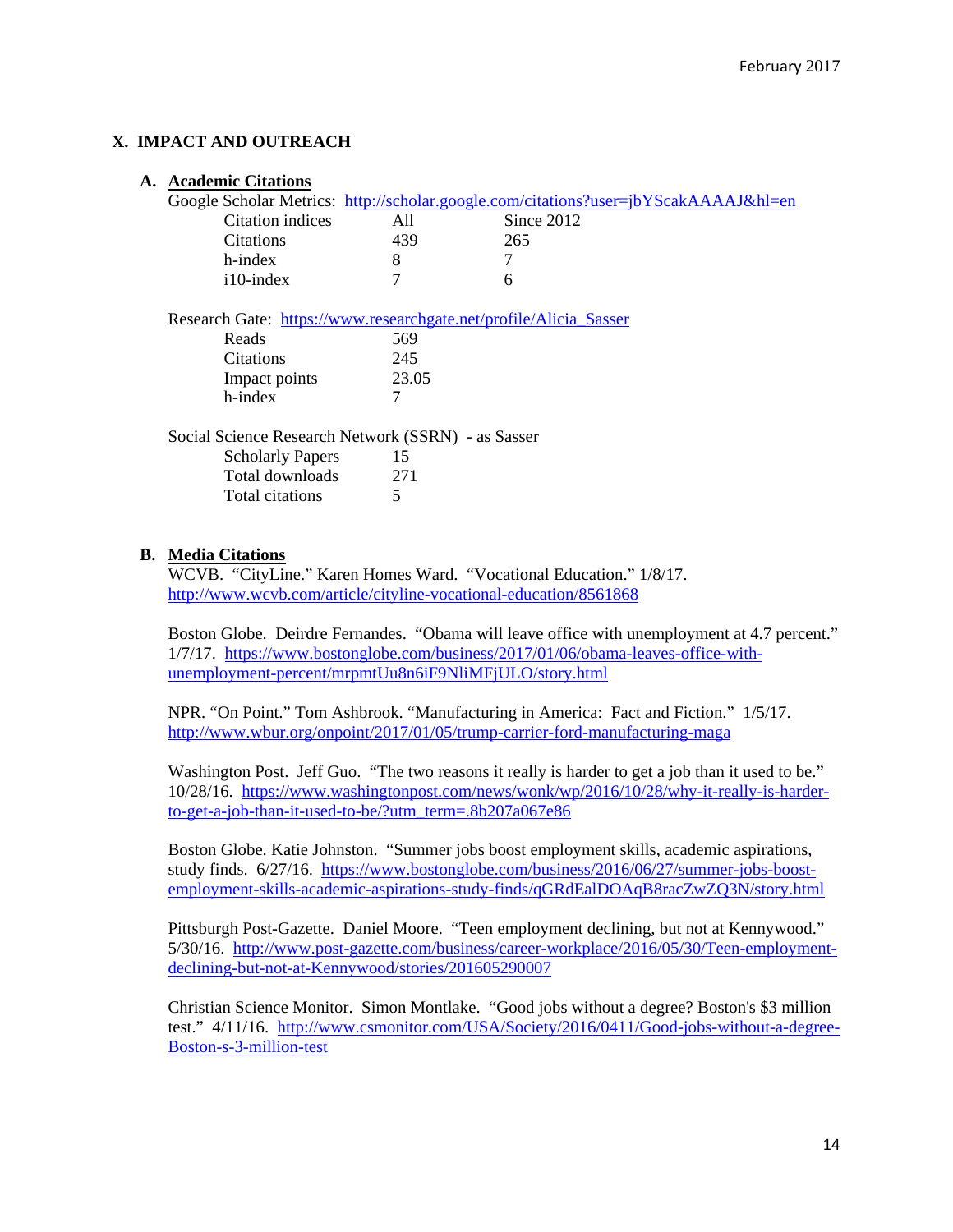Wall Street Journal. Anna Louie Sussman and Melissa Korn. "Colleges Drill Down on Job-Listing Terms." 4/4/16 http://www.wsj.com/articles/colleges-drill-down-on-job-listing-terms-1459704268

NPR. "On Point." Tom Ashbrook. "Why Aren't Millennial Wages Growing?" 3/19/16. http://onpoint.wbur.org/2016/03/08/millennial-wage-growth-stalled

WNPR, Connecticut Public Radio, "Where We Live" John Dankosky. "Is Connecticut Suffering from a Youth Jobs Crisis?" 10/19/15. http://wnpr.org/post/connecticut-suffering-youth-jobscrisis

Wall Street Journal. Real Time Economics. Anna Louie Sussman. "Whether a Job Requires a Degree May Shift with the Economy." 10/14/15. http://blogs.wsj.com/economics/2015/10/14/whether-a-job-requires-a-degree-may-shift-with-theeconomy/

NPR. "On Point." Jane Clayson. "Wage Growth, Job Growth And The Ongoing Unemployment Puzzle." 9/15/15. http://onpoint.wbur.org/2015/09/15/bls-wage-growth-jolts-unemployment

NPR. "Marketplace." Tracey Samuelson. "Employers shying away from hiring teens for the Summer." 9/7/15. http://www.marketplace.org/topics/economy/employers-shying-away-hiringteens-summer

Boston Globe. Stephanie McFeeters. "New realty service caters to Boston's millennials." 9/2/15. https://www.bostonglobe.com/lifestyle/2015/09/02/new-realty-service-caters-bostonmillennials/EB0UhvEvac7Hw2R4bCCDnI/story.html

Bloomberg Business. Peter Gosselin. "Why American Teens Aren't Working Summer Jobs Anymore.' 8/7/15. http://www.bloomberg.com/news/articles/2015-08-07/whyamerican-teens-aren-t-working-summer-jobs-anymore

Boston Globe. David Scharfenberg. 'Is the Skills Gap Real?" 7/31/15. https://www.bostonglobe.com/ideas/2015/08/01/skills-gapreal/ZKiocRvvwz24jdnY1DaoNK/story.html

TechCrunch. Don Charlton. "The Rise Of The Gig Worker In The Sharing Economy." 7/9/15. http://techcrunch.com/2015/07/09/the-rise-of-the-gig-worker-in-the-sharingeconomy/#.lzghlc:8biv

Squared Away Blog, Center for Retirement Research at Boston College. Kimberly Blanton. "Teenagers Today Work Less" 6/2/15. http://squaredawayblog.bc.edu/squared-away/teenagerstoday-work-less/

CNBC. Mary Thompson. "Creating Jobs for Teens." 5/8/15. http://video.cnbc.com/gallery/?video=3000377940

Crain's Detroit Business. Lisa Katz. "Why are retail, hospitality workers struggling to find jobs in SE Michigan?" 4/29/15. http://www.crainsdetroit.com/article/20150429/BLOG107/150429913/why-are-retail-hospitality-

workers-struggling-to-find-jobs-in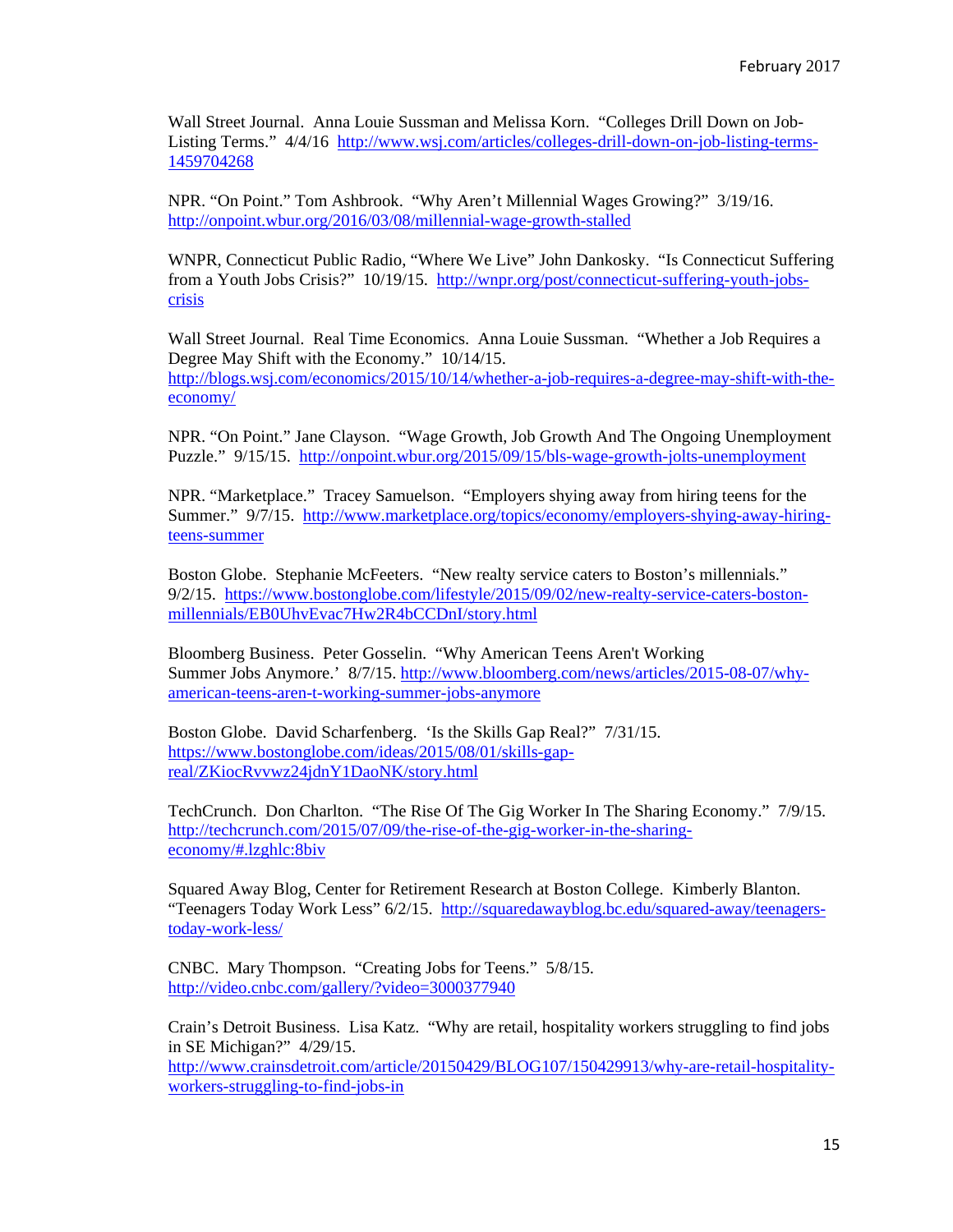Wall Street Journal. "What's Keeping Teens Out of Work." Lauren Weber. 4/16/15. http://blogs.wsj.com/atwork/2015/04/16/why-cant-teens-find-jobs-pre-hire-personality-tests-area-stumbling-block/

Bloomberg. "More Proof that Graduating in the Recession was Awful." Jeanna Smialek and Shobhana Chandra 3/19/2015. http://www.bloomberg.com/news/articles/2015-03-19/moreproof-that-graduating-in-the-recession-was-awful

The Conference Board. "Hiring Qualified Workers: Is it Really that Hard?" Gad Levanon. 3/25/2015. http://www.conference-board.org/blog/post.cfm?post=3668&blogid=1

Washington Center for Equitable Growth. "The U.S. job skills mismatch and up-skilling." Nick Bunker. 3/10/2015 http://equitablegrowth.org/news/u-s-job-skills-mismatch-skilling/

Boston Globe. "2014 Year in Surprises." Kevin Hartnett, 12/29/14. http://www.bostonglobe.com/ideas/2014/12/28/biggestsurprises/jhQVfbiCpw8v1ZZS9I6yZL/story.html

Bloomberg. "For 146 Million U.S. Adults With No College Degree, \$16.08 an Hour Is Just the Ticket." Shobhana Chandra and Victoria Stilwell 10/30/14. http://www.bloomberg.com/news/articles/2014-10-30/new-yorkers-making-16-08-an-hour-showmiddle-skill-need

WJXT. "More companies eliminating entry-level jobs." Jodi Mohrmann 10/10/14. http://www.news4jax.com/news/more-companies-eliminating-entrylevel-jobs/29054946

Wall Street Journal. "Where Did All the Entry-Level Jobs Go? Many Firms Expect New Graduates to Arrive Job-Ready From Day One." Lauren Weber and Melissa Korn 8/5/14. http://www.wsj.com/articles/want-an-entry-level-job-youll-need-lots-of-experience-1407267498

Interview with Bloomberg and the Ohio Public Dispatch (Feb 2014), Ruth Graham of the Boston Globe (April 2014), and Andrew Zaleski of the Baltimore Sun (June 2014) on youth labor market attachment.

Interview with Matt Carroll of the Boston Globe on the supply of recent college graduates in Massachusetts (Feb 2014)

Interview with Leon Neyfakh of the Boston Globe for Ideas Section on skills mismatch and community colleges (Jan 2014)

Interview with Kimberly Blanton, blogger, Boston College Center for Retirement Research, on the impact of negative housing equity on migration, July 1, 2013.

Print media interviews with Boston Globe, Boston Herald, Boston Business Journal, Boston Magazine, BostInno, Hartford Courant on migration of recent college graduates, June 2013.

Live radio and tv interviews: WBUR (NPR), WRKO Boston – "Financial Exchange" with Barry Armstrong, WTAG Worcester, Neighborhood Network News Boston on migration of recent college graduates, June 2013.

Interview with the *Boston Globe*, on the migration of recent college graduates, June 26, 2012.